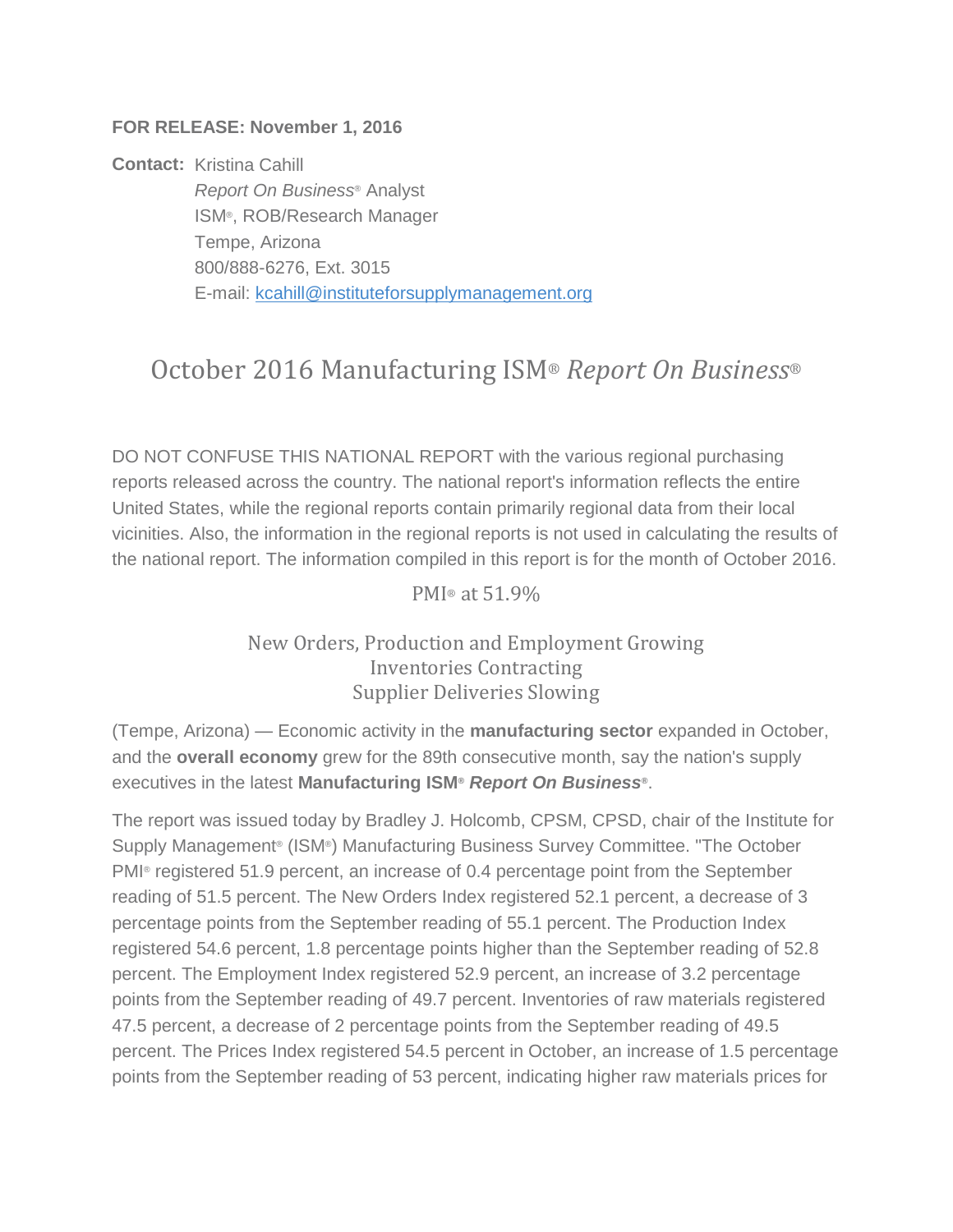the eighth consecutive month. Comments from the panel are largely positive citing a favorable economy and steady sales, with some exceptions."

## SPECIAL QUESTION

For inclusion in this report, our panel responded to a special question regarding the Hanjin Shipping Company bankruptcy to gain insights into the impact on their businesses this quarter. The responses were as follows:

- Not impacted 51.9%
- Small, not material impact 29.7%
- Material, but manageable impact 13.4%
- Large material impact 0.8%
- $-4.2%$

Of the 18 manufacturing industries, 10 are reporting growth in October in the following order: Textile Mills; Miscellaneous Manufacturing; Food, Beverage & Tobacco Products; Nonmetallic Mineral Products; Computer & Electronic Products; Furniture & Related Products; Paper Products; Printing & Related Support Activities; Petroleum & Coal Products; and Chemical Products. The eight industries reporting contraction in October listed in order — are: Wood Products; Apparel, Leather & Allied Products; Primary Metals; Plastics & Rubber Products; Transportation Equipment; Electrical Equipment, Appliances & Components; Fabricated Metal Products; and Machinery.

WHAT RESPONDENTS ARE SAYING ...

- "Domestic business steady. Export business trending higher." (Chemical Products)
- "Very favorable outlook in the market." (Computer & Electronic Products)
- "We are looking at a considerable slowdown for October and November. Production is down 20 percent." (Primary Metals)
- "Business is much better." (Fabricated Metal Products)
- "Strong economy driving steady sales." (Food, Beverage & Tobacco Products)
- "Due to the hurricane and other storms, our business is up significantly." (Machinery)
- "Ongoing strength seen in 2016 it's a good year." (Miscellaneous Manufacturing)
- "Customers continue to press price reductions." (Transportation Equipment)
- "Our business remains strong." (Plastics & Rubber Products)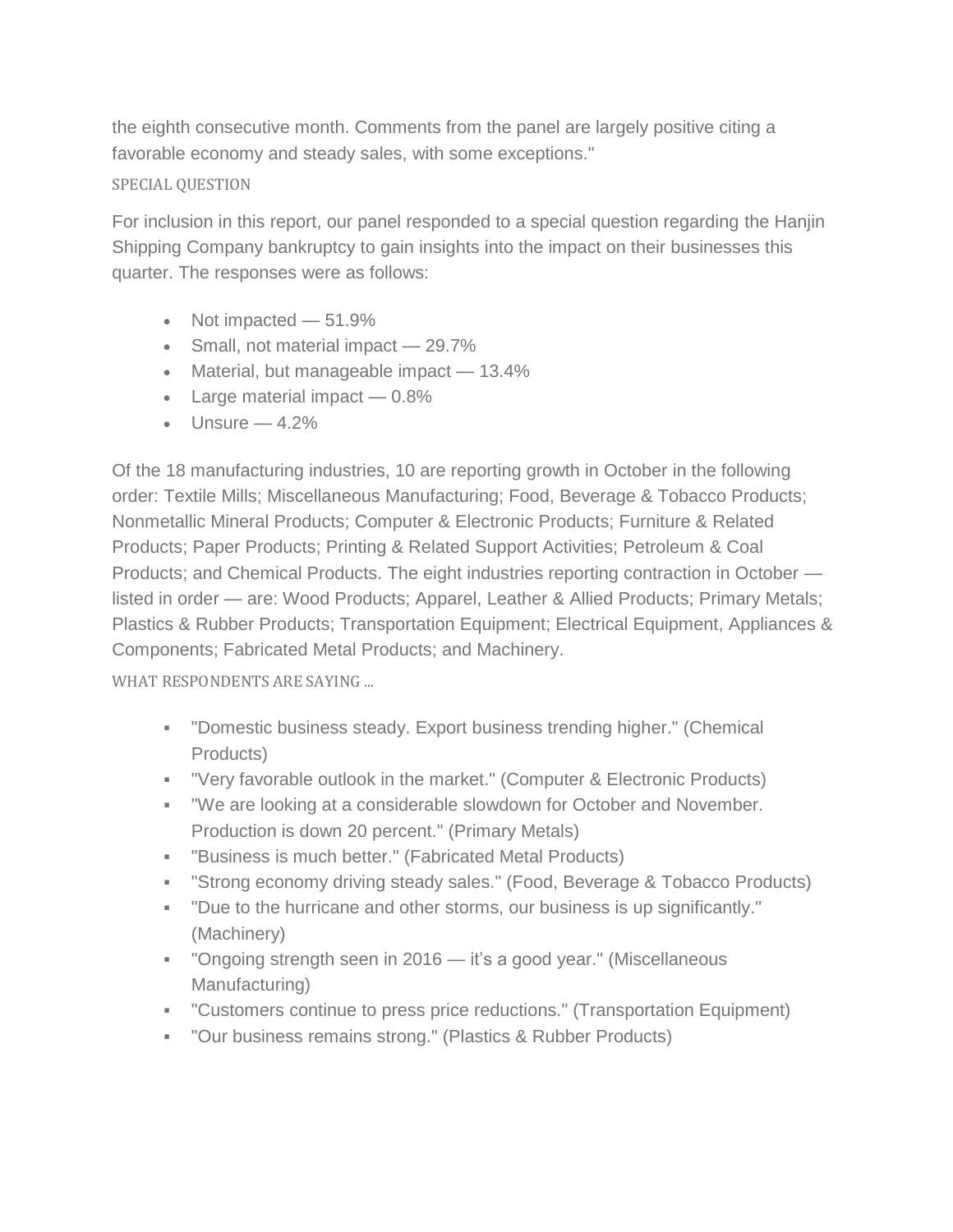"Hard to predict oil price dynamics, but there seems to be a consensus that the market is stabilizing, at least above USD 50 bbl this month." (Petroleum & Coal Products)

|                               |                                   |                    | <b>MANUFACTURING AT A GLANCE</b> |                  |                         |                |  |  |  |  |
|-------------------------------|-----------------------------------|--------------------|----------------------------------|------------------|-------------------------|----------------|--|--|--|--|
| October 2016                  |                                   |                    |                                  |                  |                         |                |  |  |  |  |
|                               |                                   |                    | <b>Series Series Percentage</b>  |                  | <b>Rate</b>             |                |  |  |  |  |
|                               |                                   | <b>Index Index</b> | <b>Point</b>                     |                  | <b>of</b>               | Trend*         |  |  |  |  |
| <b>Index</b>                  | Oct                               | <b>Sep</b>         | Change                           | <b>Direction</b> | Change                  | (Months)       |  |  |  |  |
| <b>PMI®</b>                   | 51.9                              | 51.5               | $+0.4$                           | Growing          | Faster                  | 2              |  |  |  |  |
| <b>New Orders</b>             | 52.1                              | 55.1               | $-3.0$                           | Growing          | Slower                  | $\overline{2}$ |  |  |  |  |
| <b>Production</b>             | 54.6                              | 52.8               | $+1.8$                           | Growing          | Faster                  | 2              |  |  |  |  |
| <b>Employment</b>             | 52.9                              | 49.7               | $+3.2$                           | Growing          | <b>From Contracting</b> | 1              |  |  |  |  |
| <b>Supplier Deliveries</b>    | 52.2                              | 50.3               | $+1.9$                           | Slowing          | Faster                  | 6              |  |  |  |  |
| <b>Inventories</b>            | 47.5                              | 49.5               | $-2.0$                           | Contracting      | Faster                  | 16             |  |  |  |  |
| <b>Customers' Inventories</b> | 49.5                              | 53.0               | $-3.5$                           | Too Low          | From Too High           |                |  |  |  |  |
| <b>Prices</b>                 | 54.5                              | 53.0               | $+1.5$                           | Increasing       | Faster                  | 8              |  |  |  |  |
| <b>Backlog of Orders</b>      | 45.5                              | 49.5               | $-4.0$                           | Contracting      | Faster                  | $\overline{4}$ |  |  |  |  |
| <b>New Export Orders</b>      | 52.5                              | 52.0               | $+0.5$                           | Growing          | Faster                  | 8              |  |  |  |  |
| <b>Imports</b>                | 52.0                              | 49.0               | $+3.0$                           | Growing          | <b>From Contracting</b> | 1              |  |  |  |  |
|                               | <b>OVERALL ECONOMY</b><br>Growing |                    |                                  |                  |                         | 89             |  |  |  |  |
|                               | <b>Manufacturing Sector</b>       |                    |                                  |                  | Faster                  | $\overline{2}$ |  |  |  |  |

**Manufacturing ISM®** *Report On Business***®** data is seasonally adjusted for the New Orders, Production, Employment and Supplier Deliveries Indexes.

\*Number of months moving in current direction.

# COMMODITIES REPORTED UP/DOWN IN PRICE AND IN SHORT SUPPLY

Commodities Up in Price

Corn; Corrugate; Diesel; HDPE (2); Methanol; Nickel; Petroleum (2); Plastic Resins (3); Polyethylene (2); Polypropylene (2); Propylene (3); Stainless Steel\* (7); and Steel\* (10). Commodities Down in Price

Aluminum; Carbon Steel; Copper (2); Scrap Steel (3); Stainless Steel\*; Steel\* (4); Steel — Cold Rolled (3); and Steel — Hot Rolled (3).

Commodities in Short Supply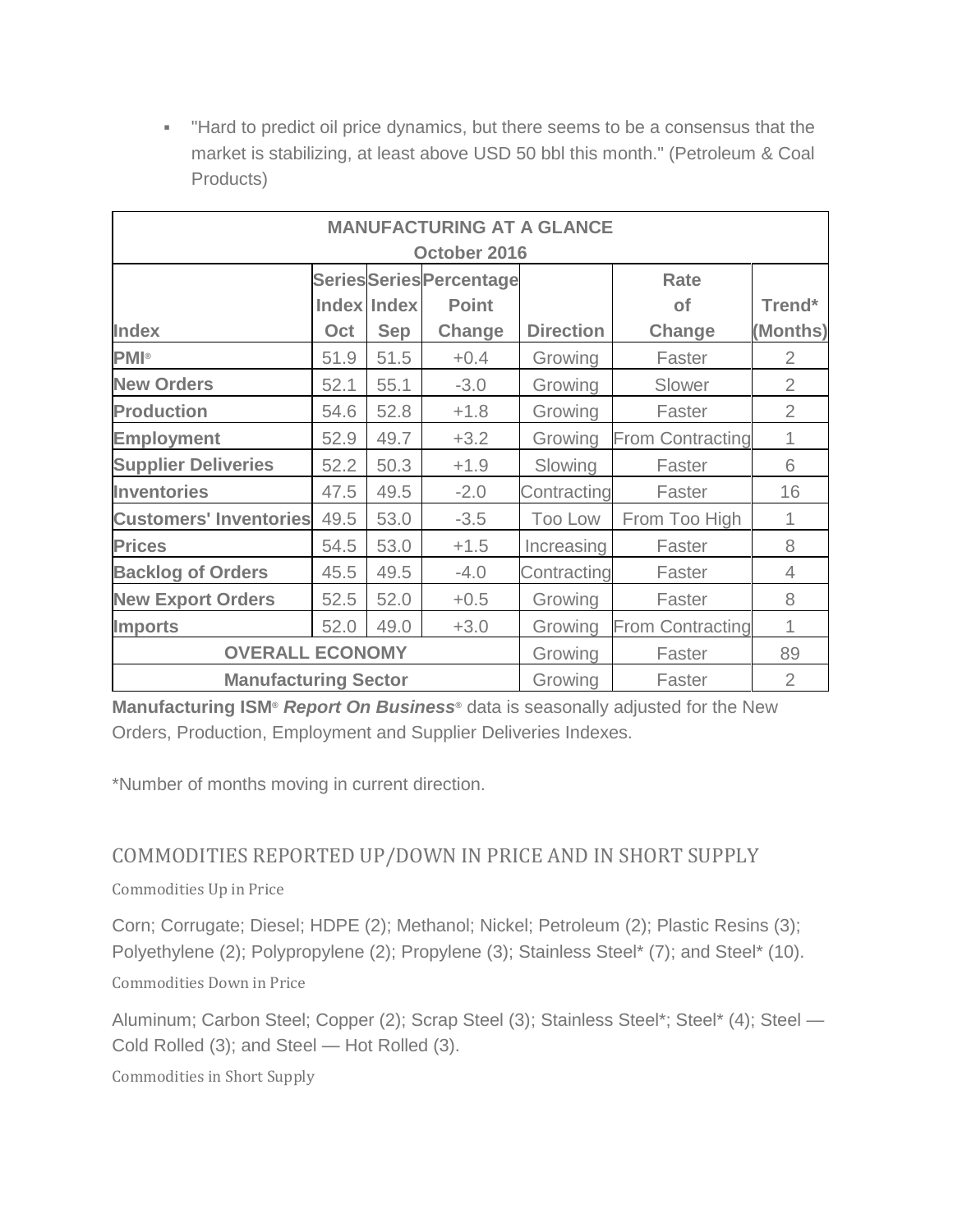None.

Note: The number of consecutive months the commodity is listed is indicated after each item.

\*Reported as both up and down in price.

# OCTOBER 2016 MANUFACTURING INDEX SUMMARIES

#### PMI®

Manufacturing expanded in October as the PMI® registered 51.9 percent, an increase of 0.4 percentage point from the September reading of 51.5 percent, indicating growth in manufacturing for the second consecutive month. A reading above 50 percent indicates that the manufacturing economy is generally expanding; below 50 percent indicates that it is generally contracting.

A PMI® above 43.2 percent, over a period of time, generally indicates an expansion of the overall economy. Therefore, the October PMI® indicates growth for the 89th consecutive month in the overall economy, and indicates growth in the manufacturing sector for the second consecutive month. Holcomb stated, "The past relationship between the PMI® and the overall economy indicates that the average PMI® for January through October (51 percent) corresponds to a 2.5 percent increase in real gross domestic product (GDP) on an annualized basis. In addition, if the PMI® for October (51.9 percent) is annualized, it corresponds to a 2.8 percent increase in real GDP annually."

THE LAST 12 MONTHS

|                              |  | <b>Month PMI<sup>s</sup> Month PMIs</b> |  |  |  |  |
|------------------------------|--|-----------------------------------------|--|--|--|--|
| Oct 2016 51.9 Apr 2016 50.8  |  |                                         |  |  |  |  |
| Sep 2016 51.5 Mar 2016 51.8  |  |                                         |  |  |  |  |
| Aug 2016 49.4 Feb 2016 49.5  |  |                                         |  |  |  |  |
| Jul 2016 52.6 Jan 2016 48.2  |  |                                         |  |  |  |  |
| Jun 2016 53.2 Dec 2015 48.0  |  |                                         |  |  |  |  |
| May 201651.3 Nov 201548.4    |  |                                         |  |  |  |  |
| Average for 12 months - 50.6 |  |                                         |  |  |  |  |
| $High-53.2$                  |  |                                         |  |  |  |  |
|                              |  | Low – 48.0                              |  |  |  |  |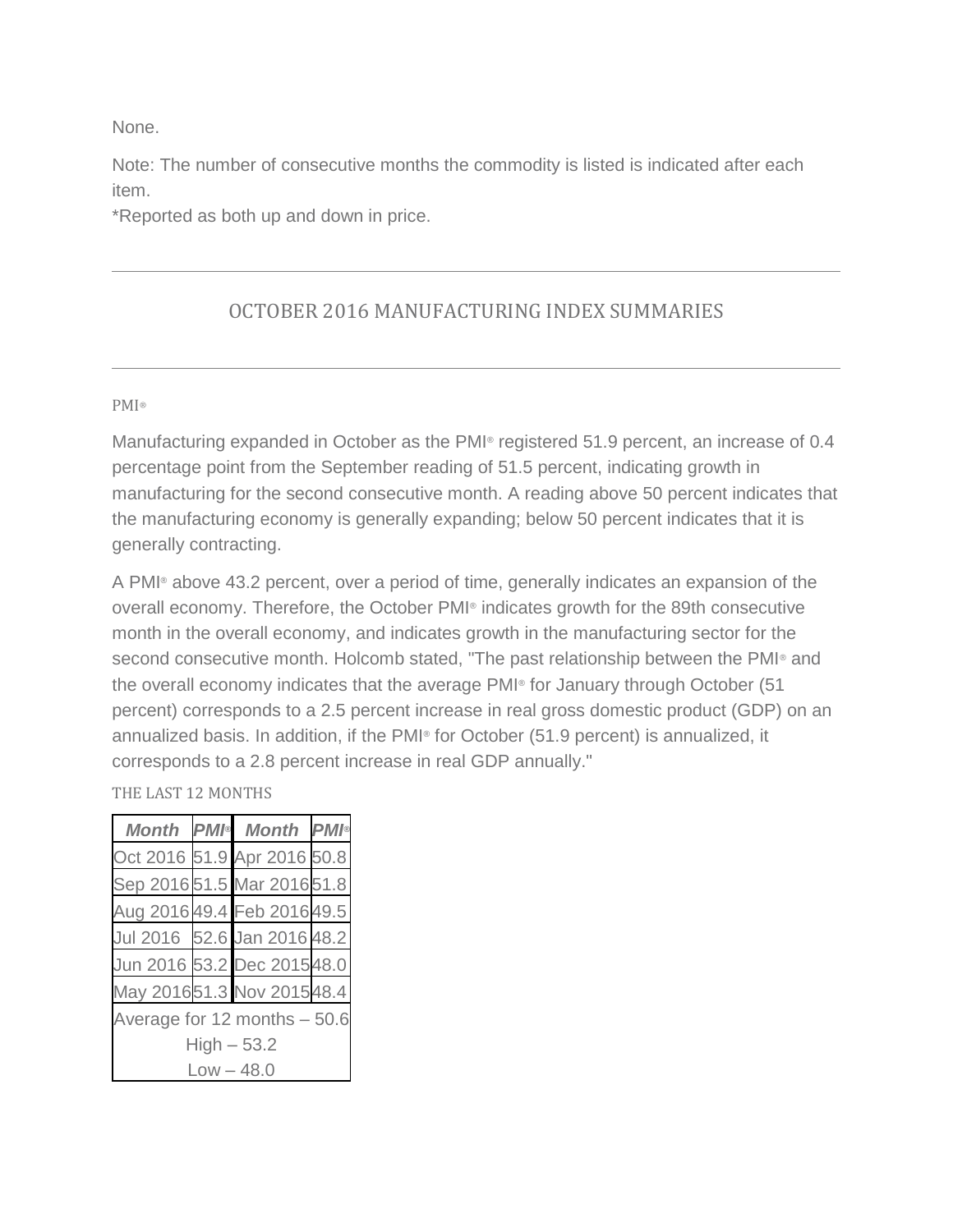### New Orders

ISM®'s New Orders Index registered 52.1 percent in October, which is a decrease of 3 percentage points when compared to the 55.1 percent reported for September, indicating growth in new orders for the second consecutive month. A New Orders Index above 52.2 percent, over time, is generally consistent with an increase in the Census Bureau's series on manufacturing orders (in constant 2000 dollars).

The eight industries reporting growth in new orders in October — listed in order — are: Apparel, Leather & Allied Products; Food, Beverage & Tobacco Products; Miscellaneous Manufacturing; Petroleum & Coal Products; Paper Products; Plastics & Rubber Products; Computer & Electronic Products; and Chemical Products. The eight industries reporting a decrease in new orders during October — listed in order — are: Wood Products; Electrical Equipment, Appliances & Components; Printing & Related Support Activities; Furniture & Related Products; Transportation Equipment; Fabricated Metal Products; Primary Metals; and Machinery.

| <b>New</b>    | $\frac{0}{0}$ | $\frac{0}{0}$ | $\frac{0}{0}$                  |      |           |
|---------------|---------------|---------------|--------------------------------|------|-----------|
| <b>Orders</b> |               |               | <b>BetterSameWorseNetIndex</b> |      |           |
| Oct 2016      | 24            | 56            | 20                             | $+4$ | 52.1      |
| Sep 2016      | 27            | 53            | 20                             | $+7$ | 55.1      |
| Aug 2016      | 22            | 52            | 26                             | $-4$ | 49.1      |
| Jul 2016      | 27            | 58            | 15                             |      | $+1256.9$ |

# Production

ISM®'s Production Index registered 54.6 percent in October, which is an increase of 1.8 percentage points when compared to the 52.8 percent reported for September, indicating growth in production in October for the second consecutive month. An index above 51.3 percent, over time, is generally consistent with an increase in the Federal Reserve Board's Industrial Production figures.

The nine industries reporting growth in production during the month of October — listed in order — are: Textile Mills; Miscellaneous Manufacturing; Food, Beverage & Tobacco Products; Nonmetallic Mineral Products; Petroleum & Coal Products; Paper Products; Fabricated Metal Products; Chemical Products; and Computer & Electronic Products. The four industries reporting a decrease in production during October are: Primary Metals; Transportation Equipment; Machinery; and Plastics & Rubber Products.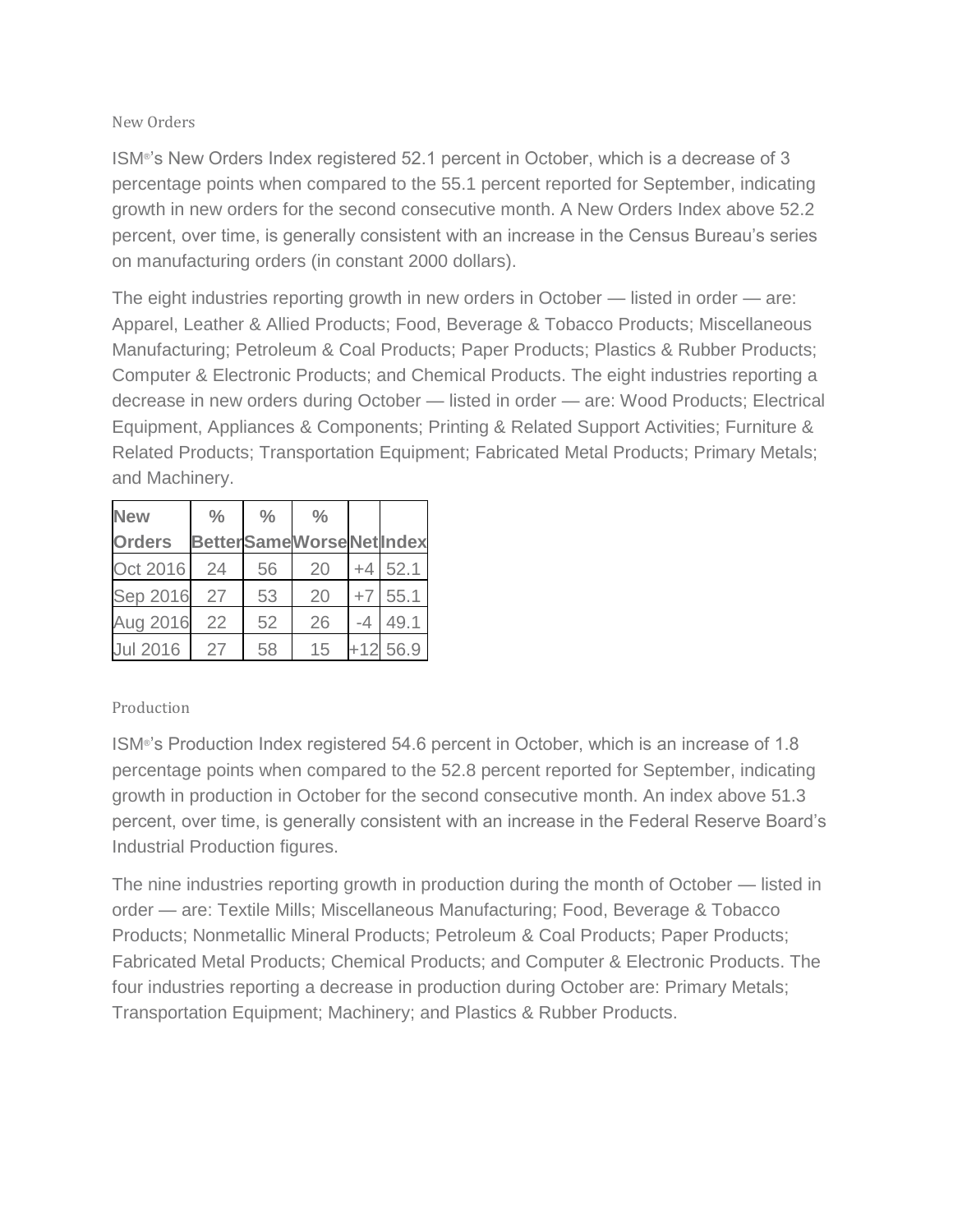|                                          | $\frac{0}{0}$ | $\frac{0}{0}$ | $\frac{0}{0}$ |      |      |
|------------------------------------------|---------------|---------------|---------------|------|------|
| <b>ProductionBetterSameWorseNetIndex</b> |               |               |               |      |      |
| Oct 2016                                 | 25            | 56            | 19            | $+6$ | 54.6 |
| Sep 2016                                 | 24            | 56            | 20            | $+4$ | 52.8 |
| Aug 2016                                 | 19            | 59            | 22            | -3   | 49.6 |
| <b>Jul 2016</b>                          | 25            | 58            | 17            | $+8$ | 55.4 |

# Employment

ISM®'s Employment Index registered 52.9 percent in October, an increase of 3.2 percentage points when compared to the September reading of 49.7 percent, indicating growth in employment in October following three consecutive months of contraction. An Employment Index above 50.6 percent, over time, is generally consistent with an increase in the Bureau of Labor Statistics (BLS) data on manufacturing employment.

Of the 18 manufacturing industries, the 11 industries reporting employment growth in October — listed in order — are: Textile Mills; Printing & Related Support Activities; Miscellaneous Manufacturing; Furniture & Related Products; Paper Products; Electrical Equipment, Appliances & Components; Machinery; Food, Beverage & Tobacco Products; Chemical Products; Nonmetallic Mineral Products; and Primary Metals. The five industries reporting a decrease in employment in October are: Apparel, Leather & Allied Products; Petroleum & Coal Products; Plastics & Rubber Products; Transportation Equipment; and Fabricated Metal Products.

|                                        | $\frac{0}{0}$ | $\frac{0}{0}$ | $\frac{0}{0}$ |      |           |
|----------------------------------------|---------------|---------------|---------------|------|-----------|
| Employment Higher Same Lower Net Index |               |               |               |      |           |
| Oct 2016                               | 20            | 62            | 18            |      | $+2$ 52.9 |
| Sep 2016                               | 17            | 63            | 20            | $-3$ | 49.7      |
| Aug 2016                               | 16            | 65            | 19            | $-3$ | 48.3      |
| <b>Jul 2016</b>                        | 17            | 68            | 15            | $+2$ | 49.4      |

# Supplier Deliveries

The delivery performance of suppliers to manufacturing organizations was slower in October as the Supplier Deliveries Index registered 52.2 percent, which is 1.9 percentage points higher than the 50.3 percent reported for September. A reading below 50 percent indicates faster deliveries, while a reading above 50 percent indicates slower deliveries.

The seven industries reporting slower supplier deliveries in October — listed in order — are: Electrical Equipment, Appliances & Components; Food, Beverage & Tobacco Products; Transportation Equipment; Chemical Products; Machinery; Computer & Electronic Products;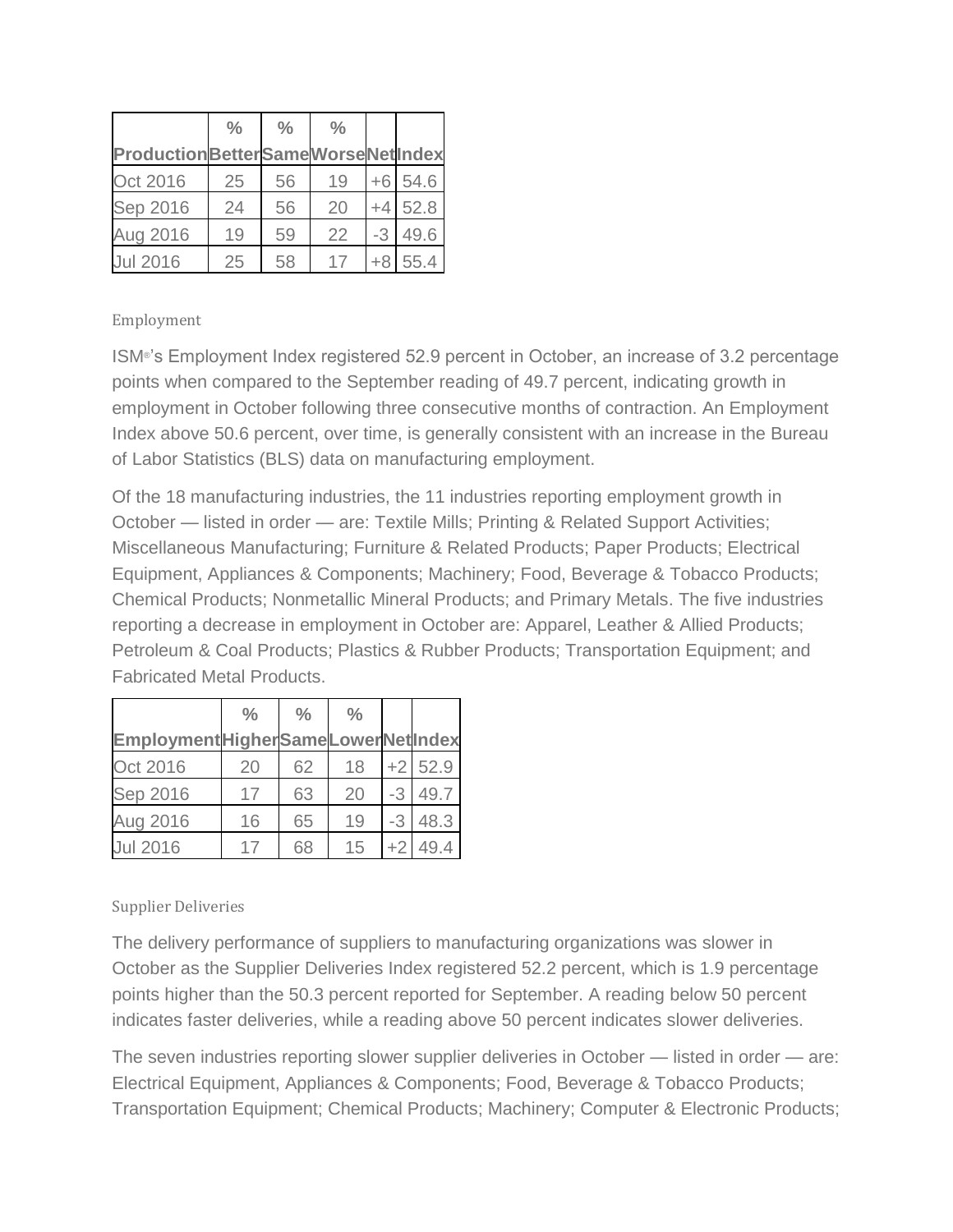and Primary Metals. The four industries reporting faster supplier deliveries in October are: Paper Products; Plastics & Rubber Products; Fabricated Metal Products; and Miscellaneous Manufacturing. Seven industries reported no change in supplier deliveries in October compared to September.

| <b>Supplier</b>                    | $\frac{0}{0}$ | $\frac{0}{0}$ | $\frac{0}{0}$ |      |           |
|------------------------------------|---------------|---------------|---------------|------|-----------|
| DeliveriesSlowerSameFasterNetIndex |               |               |               |      |           |
| Oct 2016                           |               | 87            | 5             |      | $+3$ 52.2 |
| Sep 2016                           | 8             | 85            |               | $+1$ | 50.3      |
| Aug 2016                           | 8             | 86            | 6             |      | $+2$ 50.9 |
| <b>Jul 2016</b>                    | 10            | 85            | 5             | $+5$ | 51.8      |

#### Inventories\*

The Inventories Index registered 47.5 percent in October, which is a decrease of 2 percentage points when compared to the 49.5 percent reported for September, indicating raw materials inventories are contracting in October for the 16th consecutive month. An Inventories Index greater than 42.8 percent, over time, is generally consistent with expansion in the Bureau of Economic Analysis (BEA) figures on overall manufacturing inventories (in chained 2000 dollars).

The six industries reporting higher inventories in October — listed in order — are: Textile Mills; Nonmetallic Mineral Products; Furniture & Related Products; Computer & Electronic Products; Petroleum & Coal Products; and Miscellaneous Manufacturing. The 10 industries reporting lower inventories in October — listed in order — are: Apparel, Leather & Allied Products; Plastics & Rubber Products; Electrical Equipment, Appliances & Components; Primary Metals; Machinery; Paper Products; Chemical Products; Fabricated Metal Products; Transportation Equipment; and Printing & Related Support Activities.

|                                         | $\frac{0}{0}$ | $\frac{0}{0}$ | $\frac{0}{0}$ |      |      |
|-----------------------------------------|---------------|---------------|---------------|------|------|
| Inventories Higher Same Lower Net Index |               |               |               |      |      |
| Oct 2016                                | 16            | 63            | 21            | -5   | 47.5 |
| Sep 2016                                | 16            | 67            | 17            | -1   | 49.5 |
| Aug 2016                                | 18            | 62            | 20            | $-2$ | 49.0 |
| <b>Jul 2016</b>                         | 19            | 61            | 20            |      | 49.5 |

Customers' Inventories\*

ISM®'s Customers' Inventories Index registered 49.5 percent in October, which is 3.5 percentage points lower than the 53 percent reported in September, indicating that customers' inventory levels are considered too low in October.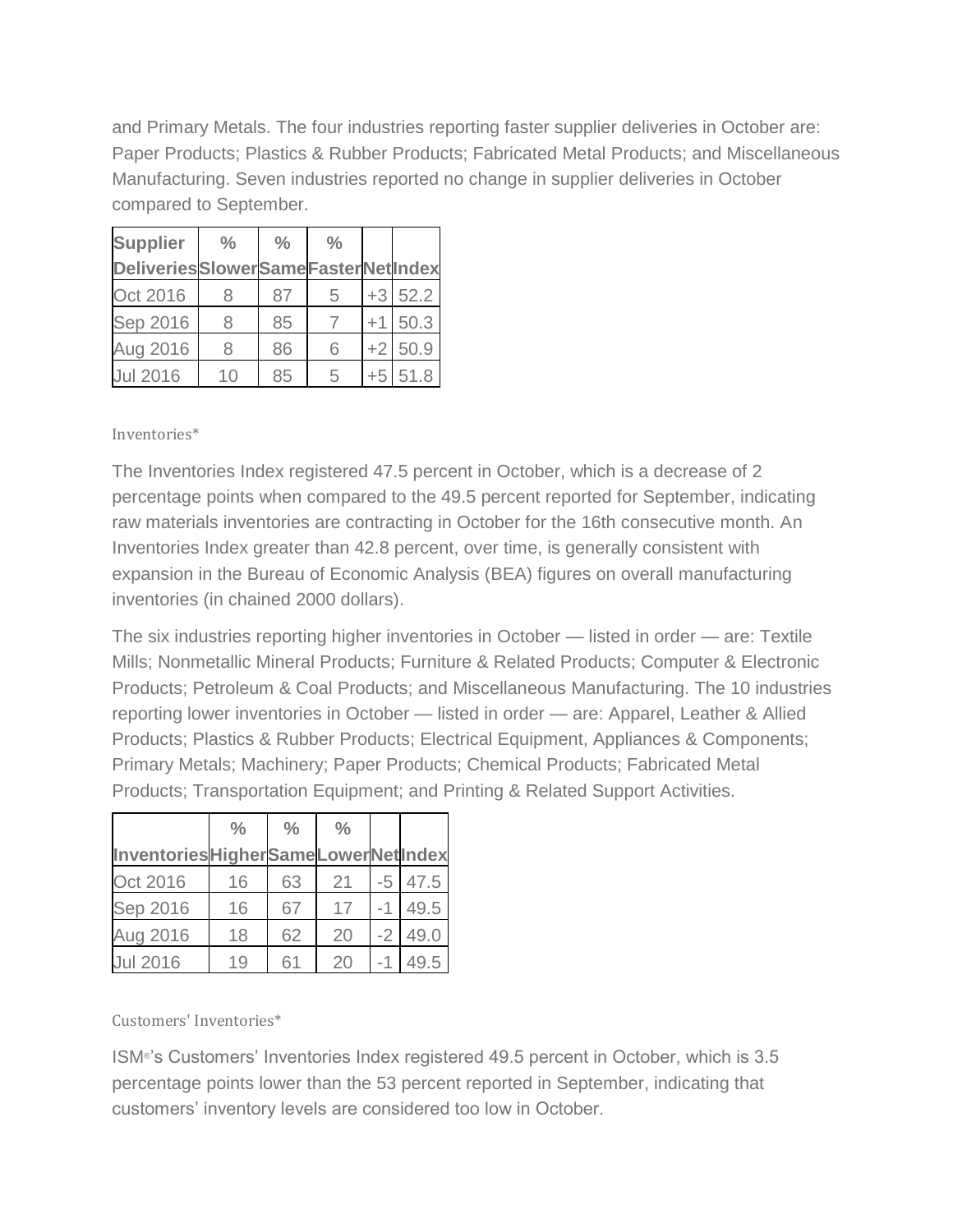The five manufacturing industries reporting customers' inventories as being too high during the month of October are: Primary Metals; Fabricated Metal Products; Furniture & Related Products; Chemical Products; and Transportation Equipment. The six industries reporting customers' inventories as too low during October — listed in order — are: Plastics & Rubber Products; Paper Products; Electrical Equipment, Appliances & Components; Machinery; Miscellaneous Manufacturing; and Computer & Electronic Products. Six industries reported no change in customer inventories in October compared to September.

| <b>Customers'</b>                 | $\frac{0}{0}$ |    | %Too%About%Too |    |                     |
|-----------------------------------|---------------|----|----------------|----|---------------------|
| <b>Inventories Reporting High</b> |               |    | Right          |    | <b>Low NetIndex</b> |
| Oct 2016                          | 59            | 13 | 73             | 14 | 49.5                |
| Sep 2016                          | 58            | 17 | 72             | 11 | $+6$ 53.0           |
| Aug 2016                          | 54            | 16 | 67             | 17 | 49.5                |
| <b>Jul 2016</b>                   | 59            | 13 | 76             | 11 | $+2$ 51.0           |

Prices\*

The ISM® Prices Index registered 54.5 percent in October, which is 1.5 percentage points higher than reported in September, indicating an increase in raw materials prices for the eighth consecutive month. In October, 25 percent of respondents reported paying higher prices, 16 percent reported paying lower prices, and 59 percent of supply executives reported paying the same prices as in September. A Prices Index above 52.4 percent, over time, is generally consistent with an increase in the Bureau of Labor Statistics (BLS) Producer Price Index for Intermediate Materials.

Of the 18 manufacturing industries, the seven industries that reported paying increased prices for its raw materials in October — listed in order — are: Apparel, Leather & Allied Products; Plastics & Rubber Products; Petroleum & Coal Products; Chemical Products; Food, Beverage & Tobacco Products; Paper Products; and Computer & Electronic Products. The eight industries reporting paying lower prices during the month of October listed in order — are: Textile Mills; Fabricated Metal Products; Machinery; Electrical Equipment, Appliances & Components; Primary Metals; Transportation Equipment; Nonmetallic Mineral Products; and Miscellaneous Manufacturing.

|                 | $\frac{0}{0}$                  | $\frac{0}{0}$ | $\frac{0}{0}$ |       |      |
|-----------------|--------------------------------|---------------|---------------|-------|------|
| <b>Prices</b>   | <b>HigherSameLowerNetIndex</b> |               |               |       |      |
| Oct 2016        | 25                             | 59            | 16            | $+9$  | 54.5 |
| Sep 2016        | 20                             | 66            | 14            | $+6$  | 53.0 |
| Aug 2016        | 19                             | 68            | 13            | $+6$  | 53.0 |
| <b>Jul 2016</b> | 22                             | 66            | 12            | $+10$ | 55.0 |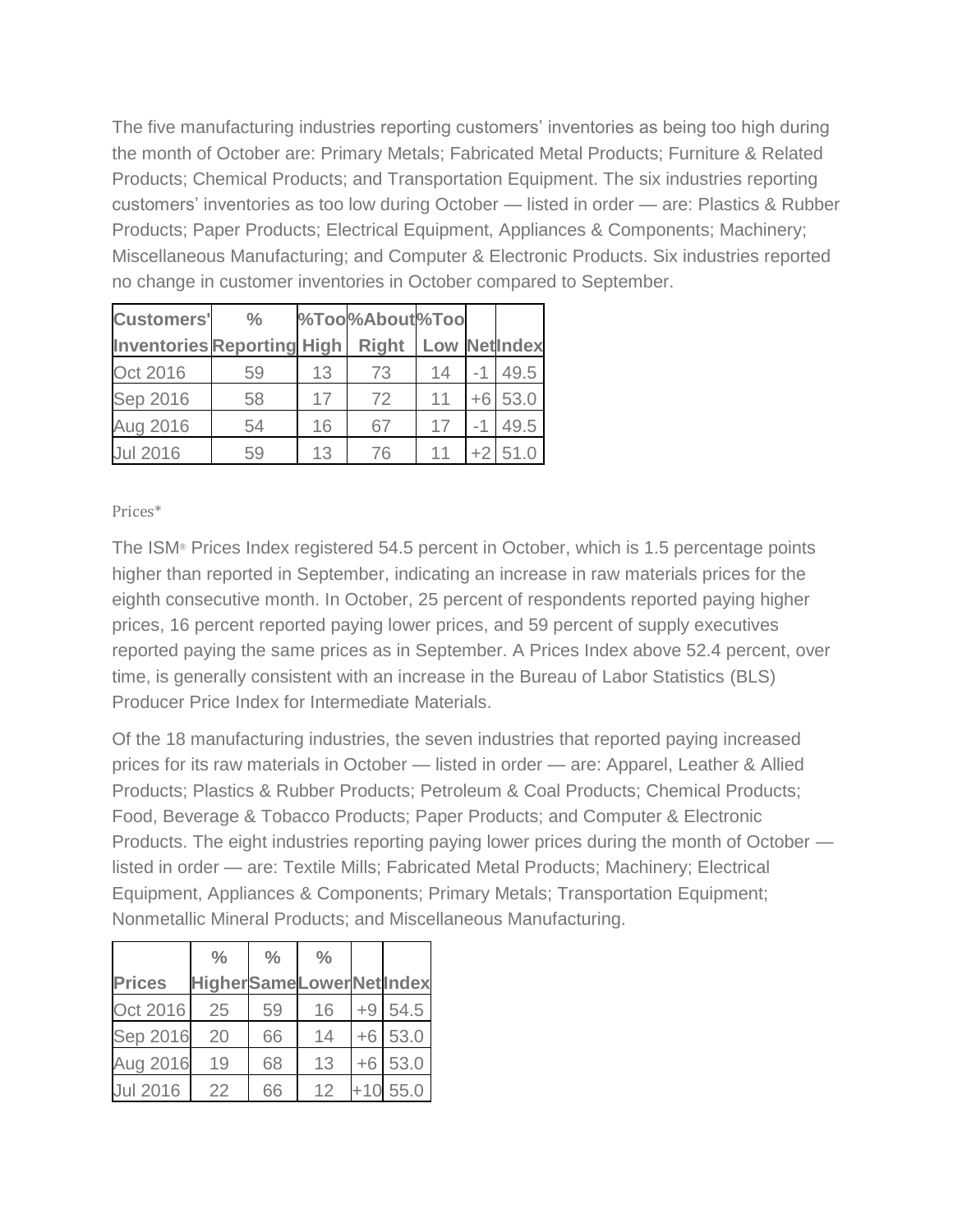### Backlog of Orders\*

ISM®'s Backlog of Orders Index registered 45.5 percent in October, a decrease of 4 percentage points when compared to the September reading of 49.5 percent, indicating contraction in order backlogs for the fourth consecutive month. Of the 88 percent of respondents who reported their backlog of orders, 16 percent reported greater backlogs, 25 percent reported smaller backlogs, and 59 percent reported no change from September.

The five industries reporting growth in order backlogs in October are: Textile Mills; Apparel, Leather & Allied Products; Nonmetallic Mineral Products; Computer & Electronic Products; and Paper Products. The 11 industries reporting a decrease in order backlogs during October — listed in order — are: Wood Products; Primary Metals; Electrical Equipment, Appliances & Components; Printing & Related Support Activities; Furniture & Related Products; Transportation Equipment; Plastics & Rubber Products; Chemical Products; Miscellaneous Manufacturing; Machinery; and Fabricated Metal Products.

| <b>Backlog of</b> | $\frac{0}{0}$                    | $\frac{0}{0}$ | $\frac{0}{0}$ | $\frac{0}{0}$ |    |      |
|-------------------|----------------------------------|---------------|---------------|---------------|----|------|
| <b>Orders</b>     | ReportingGreaterSameLessNetIndex |               |               |               |    |      |
| Oct 2016          | 88                               | 16            | 59            | 25            | -9 | 45.5 |
| Sep 2016          | 87                               | 19            | 61            | 20            |    | 49.5 |
| Aug 2016          | 88                               | 18            | 55            | 27            | -9 | 45.5 |
| <b>Jul 2016</b>   | 86                               | 16            | 64            | 20            |    |      |

# New Export Orders\*

ISM®'s New Export Orders Index registered 52.5 percent in October, an increase of 0.5 percentage point when compared to the 52 percent reported for September, indicating growth in new export orders for the eighth consecutive month.

The six industries reporting growth in new export orders in October — listed in order — are: Textile Mills; Miscellaneous Manufacturing; Food, Beverage & Tobacco Products; Fabricated Metal Products; Chemical Products; and Computer & Electronic Products. The five industries reporting a decrease in new export orders during October are: Wood Products; Nonmetallic Mineral Products; Plastics & Rubber Products; Transportation Equipment; and Machinery. Seven industries reported no change in new export orders in October compared to September.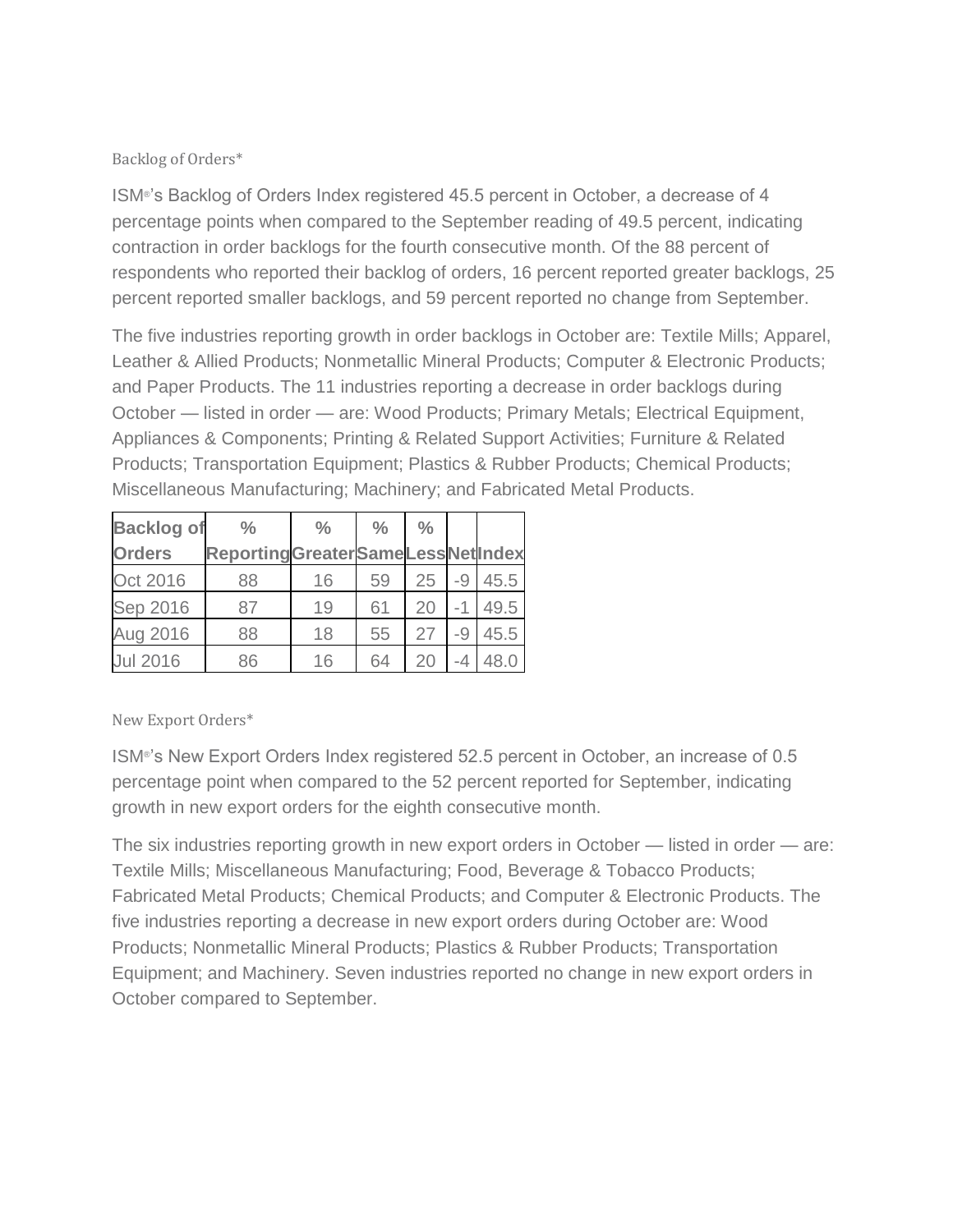| <b>New Export</b> | $\frac{0}{0}$                    | $\frac{0}{0}$ | $\frac{0}{0}$ | $\frac{0}{0}$ |      |           |
|-------------------|----------------------------------|---------------|---------------|---------------|------|-----------|
| <b>Orders</b>     | ReportingHigherSameLowerNetIndex |               |               |               |      |           |
| Oct 2016          | 79                               | 12            | 81            |               |      | $+5$ 52.5 |
| Sep 2016          | 76                               | 15            | 74            | 11            |      | $+4$ 52.0 |
| Aug 2016          | 78                               | 16            | 73            | 11            |      | $+5$ 52.5 |
| <b>Jul 2016</b>   | 76                               | 14            | 77            | 9             | $+5$ | 52.5      |

# Imports\*

ISM®'s Imports Index registered 52 percent in October, which is 3 percentage points above the September reading of 49 percent. This month's reading indicates growth in imports following two consecutive months of contraction in imports.

The nine industries reporting growth in imports during the month of October — listed in order — are: Miscellaneous Manufacturing; Furniture & Related Products; Fabricated Metal Products; Computer & Electronic Products; Plastics & Rubber Products; Food, Beverage & Tobacco Products; Machinery; Chemical Products; and Nonmetallic Mineral Products. The three industries reporting a decrease in imports during October are: Electrical Equipment, Appliances & Components; Printing & Related Support Activities; and Transportation Equipment.

|          | $\frac{0}{0}$                                 | $\frac{0}{0}$ | $\frac{0}{0}$ | $\frac{0}{0}$ |      |      |
|----------|-----------------------------------------------|---------------|---------------|---------------|------|------|
|          | Imports Reporting Higher Same Lower Net Index |               |               |               |      |      |
| Oct 2016 | 81                                            | 11            | 82            |               |      | 52.0 |
| Sep 2016 | 81                                            | 12            | 74            | 14            | $-2$ | 49.0 |
| Aug 2016 | 83                                            | 8             | 78            | 14            |      | 47.0 |
| Jul 2016 | 80                                            | 14            | 76            | 10            |      | 52.0 |

\* The Inventories, Customers' Inventories, Prices, Backlog of Orders, New Export Orders and Imports Indexes do not meet the accepted criteria for seasonal adjustments.

# Buying Policy

Average commitment lead time for Capital Expenditures increased in October by 4 days to 136 days. Average lead time for Production Materials increased by 4 days to 64 days. Average lead time for Maintenance, Repair and Operating (MRO) Supplies remained the same at 31 days.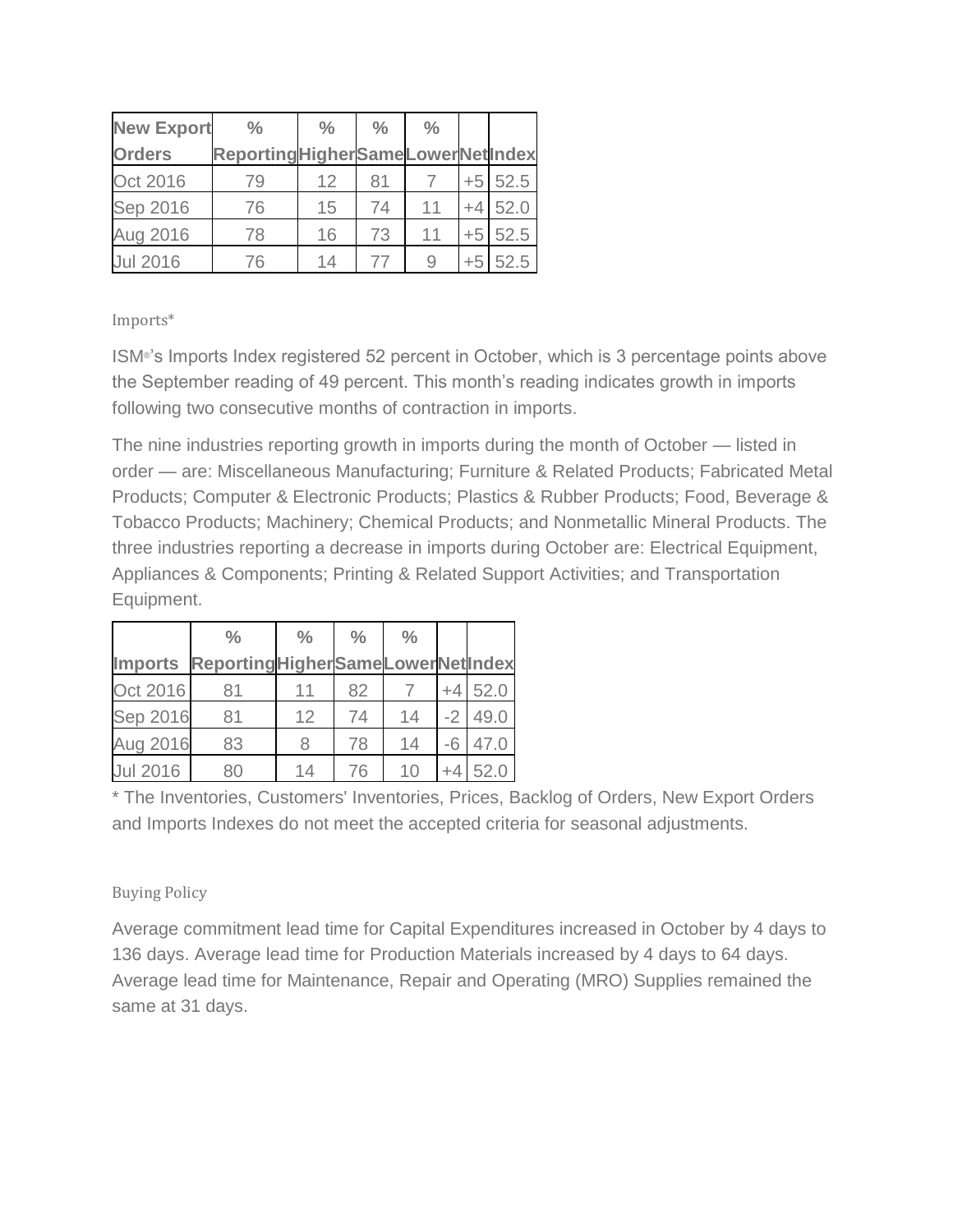| <b>Percent Reporting</b>                 |       |    |    |                |                                   |                |                |
|------------------------------------------|-------|----|----|----------------|-----------------------------------|----------------|----------------|
|                                          | Hand- |    |    |                |                                   |                |                |
| <b>Capital</b>                           | $to-$ | 30 | 60 | 90             | 6                                 | 1              | <b>Average</b> |
| ExpendituresMouthDaysDaysDaysMonthsYear+ |       |    |    |                |                                   |                | <b>Days</b>    |
| Oct 2016                                 | 19    | 11 | 10 | 18             | 23                                | 19             | 136            |
| Sep 2016                                 | 18    | 12 | 9  | 16             | 30                                | 15             | 132            |
| Aug 2016                                 | 22    | 6  | 13 | 19             | 24                                | 16             | 129            |
| <b>Jul 2016</b>                          | 20    | 8  | 14 | 18             | 22                                | 18             | 132            |
|                                          | Hand- |    |    |                |                                   |                |                |
| <b>Production</b>                        | to-   | 30 | 60 | 90             | 6                                 | 1              | Average        |
| <b>Materials</b>                         |       |    |    |                | Mouth Days Days Days Months Year+ |                | <b>Days</b>    |
| Oct 2016                                 | 12    | 38 | 24 | 16             | 7                                 | 3              | 64             |
| Sep 2016                                 | 15    | 35 | 25 | 16             | $\overline{7}$                    | $\overline{2}$ | 60             |
| Aug 2016                                 | 15    | 38 | 22 | 15             | 8                                 | $\overline{2}$ | 60             |
| <b>Jul 2016</b>                          | 12    | 37 | 26 | 15             | $\overline{7}$                    | 3              | 64             |
|                                          | Hand- |    |    |                |                                   |                |                |
| <b>MRO</b>                               | $to-$ | 30 | 60 | 90             | 6                                 | 1              | Average        |
| <b>Supplies</b>                          |       |    |    |                | Mouth Days Days Days Months Year+ |                | <b>Days</b>    |
| Oct 2016                                 | 41    | 34 | 17 | $\overline{7}$ | 1                                 | $\Omega$       | 31             |
| Sep 2016                                 | 38    | 35 | 18 | 9              | 0                                 | 0              | 31             |
| Aug 2016                                 | 40    | 39 | 13 | 8              | $\overline{0}$                    | $\sqrt{a}$     | 29             |
| <b>Jul 2016</b>                          | 38    | 40 | 15 | 5              | $\overline{2}$                    | $\overline{O}$ | 31             |

# About This Report

The data presented herein is obtained from a survey of manufacturing supply executives based on information they have collected within their respective organizations. ISM® makes no representation, other than that stated within this release, regarding the individual company data collection procedures. The data should be compared to all other economic data sources when used in decision-making.

Data and Method of Presentation

The **Manufacturing ISM®** *Report On Business***®** is based on data compiled from purchasing and supply executives nationwide. Membership of the Manufacturing Business Survey Committee is diversified by NAICS, based on each industry's contribution to gross domestic product (GDP). Manufacturing Business Survey Committee responses are divided into the following NAICS code categories: Food, Beverage & Tobacco Products; Textile Mills; Apparel, Leather & Allied Products; Wood Products; Paper Products; Printing & Related Support Activities; Petroleum & Coal Products; Chemical Products; Plastics &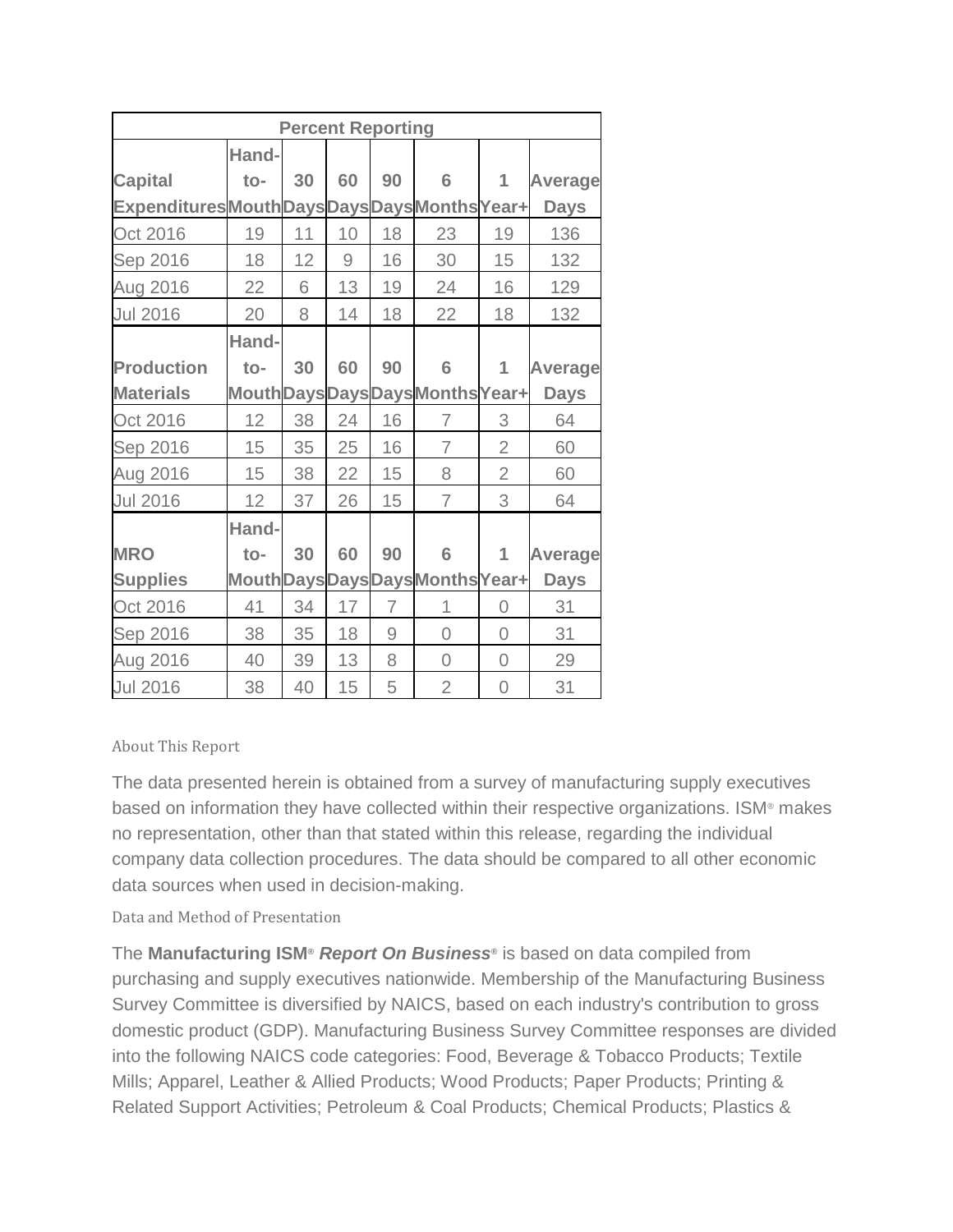Rubber Products; Nonmetallic Mineral Products; Primary Metals; Fabricated Metal Products; Machinery; Computer & Electronic Products; Electrical Equipment, Appliances & Components; Transportation Equipment; Furniture & Related Products; and Miscellaneous Manufacturing (products such as medical equipment and supplies, jewelry, sporting goods, toys and office supplies).

Survey responses reflect the change, if any, in the current month compared to the previous month. For each of the indicators measured (New Orders, Backlog of Orders, New Export Orders, Imports, Production, Supplier Deliveries, Inventories, Customers' Inventories, Employment and Prices), this report shows the percentage reporting each response, the net difference between the number of responses in the positive economic direction (higher, better and slower for Supplier Deliveries) and the negative economic direction (lower, worse and faster for Supplier Deliveries), and the diffusion index. Responses are raw data and are never changed. The diffusion index includes the percent of positive responses plus one-half of those responding the same (considered positive).

The resulting single index number for those meeting the criteria for seasonal adjustments (PMI®, New Orders, Production, Employment and Supplier Deliveries) is then seasonally adjusted to allow for the effects of repetitive intra-year variations resulting primarily from normal differences in weather conditions, various institutional arrangements, and differences attributable to non-moveable holidays. All seasonal adjustment factors are subject annually to relatively minor changes when conditions warrant them. The PMI<sup>®</sup> is a composite index based on the diffusion indexes of five of the indexes with equal weights: New Orders (seasonally adjusted), Production (seasonally adjusted), Employment (seasonally adjusted), Supplier Deliveries (seasonally adjusted), and Inventories.

Diffusion indexes have the properties of leading indicators and are convenient summary measures showing the prevailing direction of change and the scope of change. A PMI® reading above 50 percent indicates that the manufacturing economy is generally expanding; below 50 percent indicates that it is generally declining. A PMI® above 43.2 percent, over a period of time, indicates that the overall economy, or gross domestic product (GDP), is generally expanding; below 43.2 percent, it is generally declining. The distance from 50 percent or 43.2 percent is indicative of the strength of the expansion or decline. With some of the indicators within this report, ISM® has indicated the departure point between expansion and decline of comparable government series, as determined by regression analysis.

The **Manufacturing ISM®** *Report On Business***®** survey is sent out to Manufacturing Business Survey Committee respondents the first part of each month. Respondents are asked to ONLY report on information for the current month. ISM® receives survey responses throughout most of any given month, with the majority of respondents generally waiting until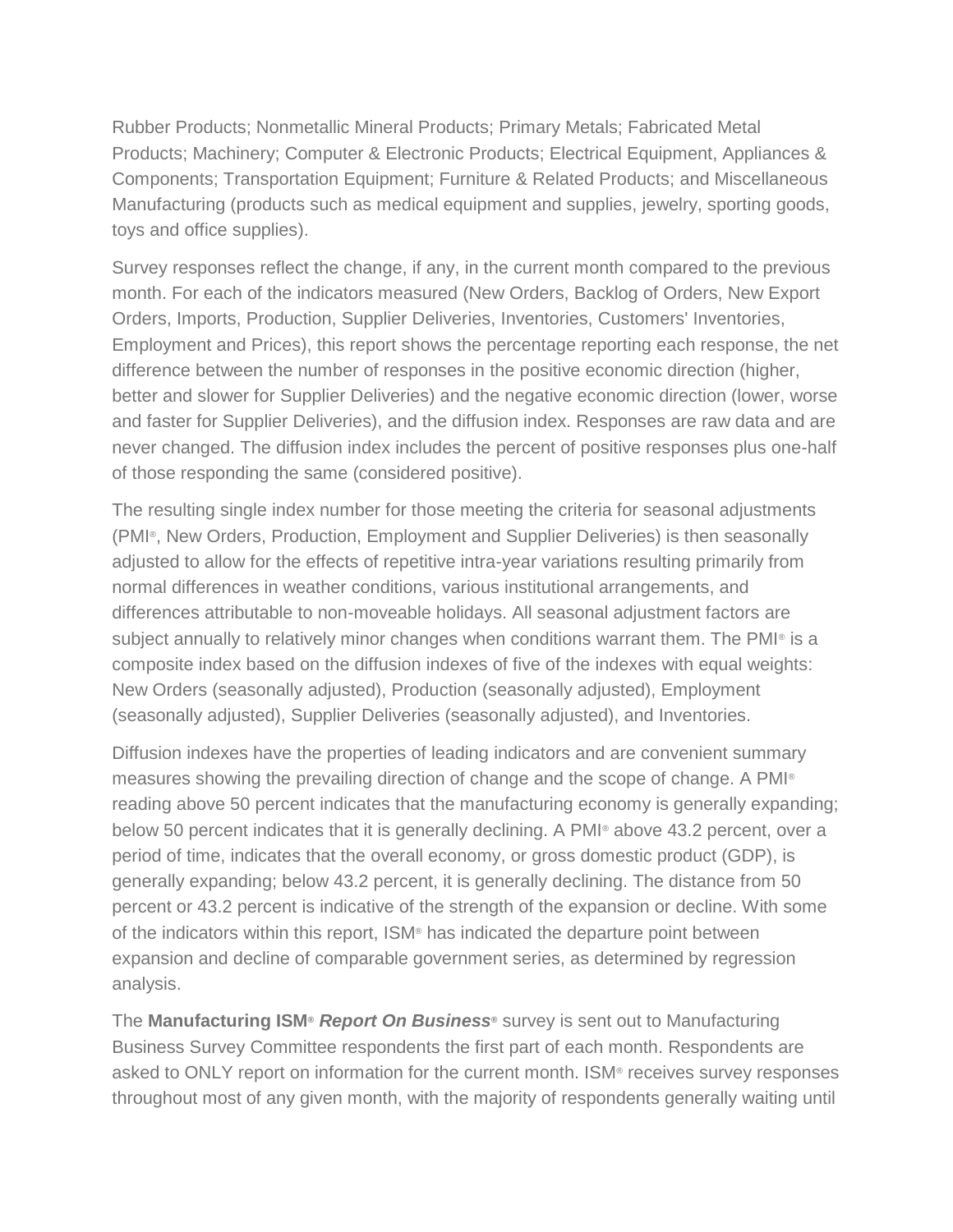late in the month to submit responses in order to give the most accurate picture of current business activity. ISM® then compiles the report for release on the first business day of the following month.

The industries reporting growth, as indicated in the **Manufacturing ISM®** *Report On Business***®** monthly report, are listed in the order of most growth to least growth. For the industries reporting contraction or decreases, those are listed in the order of the highest level of contraction/decrease to the least level of contraction/decrease.

Responses to Buying Policy reflect the percent reporting the current month's lead time, the approximate weighted number of days ahead for which commitments are made for Capital Expenditures; Production Materials; and Maintenance, Repair and Operating (MRO) Supplies, expressed as hand-to-mouth (five days), 30 days, 60 days, 90 days, six months (180 days), a year or more (360 days), and the weighted average number of days. These responses are raw data, never revised, and not seasonally adjusted since there is no significant seasonal pattern.

### ISM ROB Content

The Institute for Supply Management® ("ISM") Report On Business® (both Manufacturing and Non-Manufacturing) ("ISM ROB") contains information, text, files, images, video, sounds, musical works, works of authorship, applications, and any other materials or content (collectively, "Content") of ISM ("ISM ROB Content"). ISM ROB Content is protected by copyright, trademark, trade secret, and other laws, and as between you and ISM, ISM owns and retains all rights in the ISM ROB Content. ISM hereby grants you a limited, revocable, nonsublicensable license to access and display on your individual device the ISM ROB Content (excluding any software code) solely for your personal, non-commercial use. The ISM ROB Content may also contain Content of users and other ISM licensors. Except as provided herein or as explicitly allowed in writing by ISM, you may not copy, download, stream, capture, reproduce, duplicate, archive, upload, modify, translate, publish, broadcast, transmit, retransmit, distribute, perform, display, sell, or otherwise use any ISM ROB Content.

Except as explicitly and expressly permitted by ISM, you are strictly prohibited from creating works or materials (including but not limited to tables, charts, datastreams, timeseries variables, fonts, icons, link buttons, wallpaper, desktop themes, on-line postcards, montages, mash-ups and similar videos, greeting cards, and unlicensed merchandise) that derive from or are based on the ISM ROB Content. This prohibition applies regardless of whether the derivative works or materials are sold, bartered, or given away. You may not either directly or through the use of any device, software, internet site, web-based service, or other means remove, alter, bypass, avoid, interfere with, or circumvent any copyright, trademark, or other proprietary notices marked on the Content or any digital rights